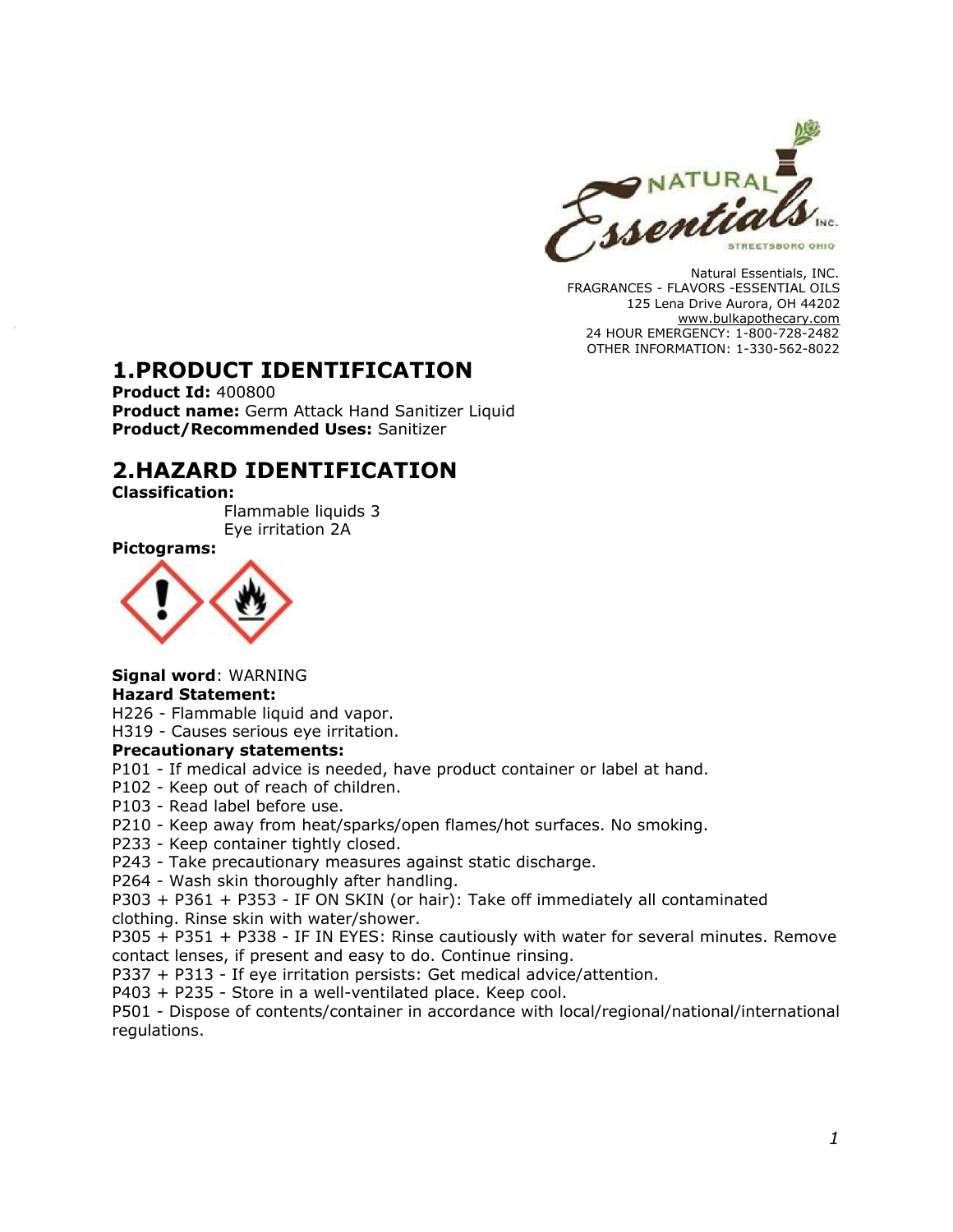# **3. COMPOSITION/INFORMATION ON INGREDIENTS**

| Component   | CAS#          | Percent by weight |  |
|-------------|---------------|-------------------|--|
| Ethanol     | $64 - 17 - 5$ | 60-80             |  |
| Water       | 7732-18-5     | $20 - 30$         |  |
| Aloe Vera   | 85507-69-3    | < 1.0             |  |
| Dimethicone | 64365-23-7    | < 1.0             |  |

### **4.FIRST AID MEASURES**

**EYES**: Rinse thoroughly with plenty of water for at least 15 minutes and consult a physician. If easy to do, remove contact lenses, if worn.

**SKIN:** Wash with soap and water as a precaution. Get medical attention if symptoms occur. **INGESTION:** Do NOT induce vomiting. Never give anything by mouth to an unconscious person. Rinse mouth with water. Consult a physician.

**INHALATION:** If inhaled, remove to fresh air. Get medical attention if symptoms occur.

# **5.FIREFIGHTING MEASURES**

#### **SUITABLE EXTINGUISHING MATERIAL:**

Use water, Alcohol-resistant foam, dry chemical, or carbon dioxide. Carbon dioxide can displace oxygen. Use caution when applying carbon dioxide in confined spaces. Simultaneous use of foam and water on the same surface is to be avoided as water destroys the foam.

#### **FIRE-FIGHTING PROCEDURES:**

Isolate immediate hazard area and keep unauthorized personnel out. Stop spill/release if it can be done safely. Move undamaged containers from immediate hazard area if it can be done safely. Water spray may be useful in minimizing or dispersing vapors and to protect personnel. Dispose of fire debris and contaminated extinguishing water in accordance with official regulations.

# **6.ACCIDENTAL RELEASE MEASURES**

#### **Personal precautions, protective equipment and emergency procedures:**

Use personal protective equipment. Avoid breathing vapours, mist or gas. Ensure adequate ventilation. Remove all sources of ignition. Evacuate personnel to safe areas. Beware of vapours accumulating to form explosive concentrations. Vapours can accumulate in low areas.

#### **Environmental precautions:**

Prevent further leakage or spillage if safe to do so. Do not let product enter drains.

#### **Methods for containment/cleaning up**:

Contain spillage and collect with non-combustible absorbent material. Disposal should be in accordance with all applicable local, state and federal regulations.

### **7.PRECAUTIONS FOR SAFE HANDLING AND USE GENERAL:**

Keep away from children. Do not get in eyes. Do not breathe vapors or mists. **VENTILATION REQUIREMENTS:**

Use with local exhaust ventilation.

**CONDITIONS FOR SAFE STORAGE:**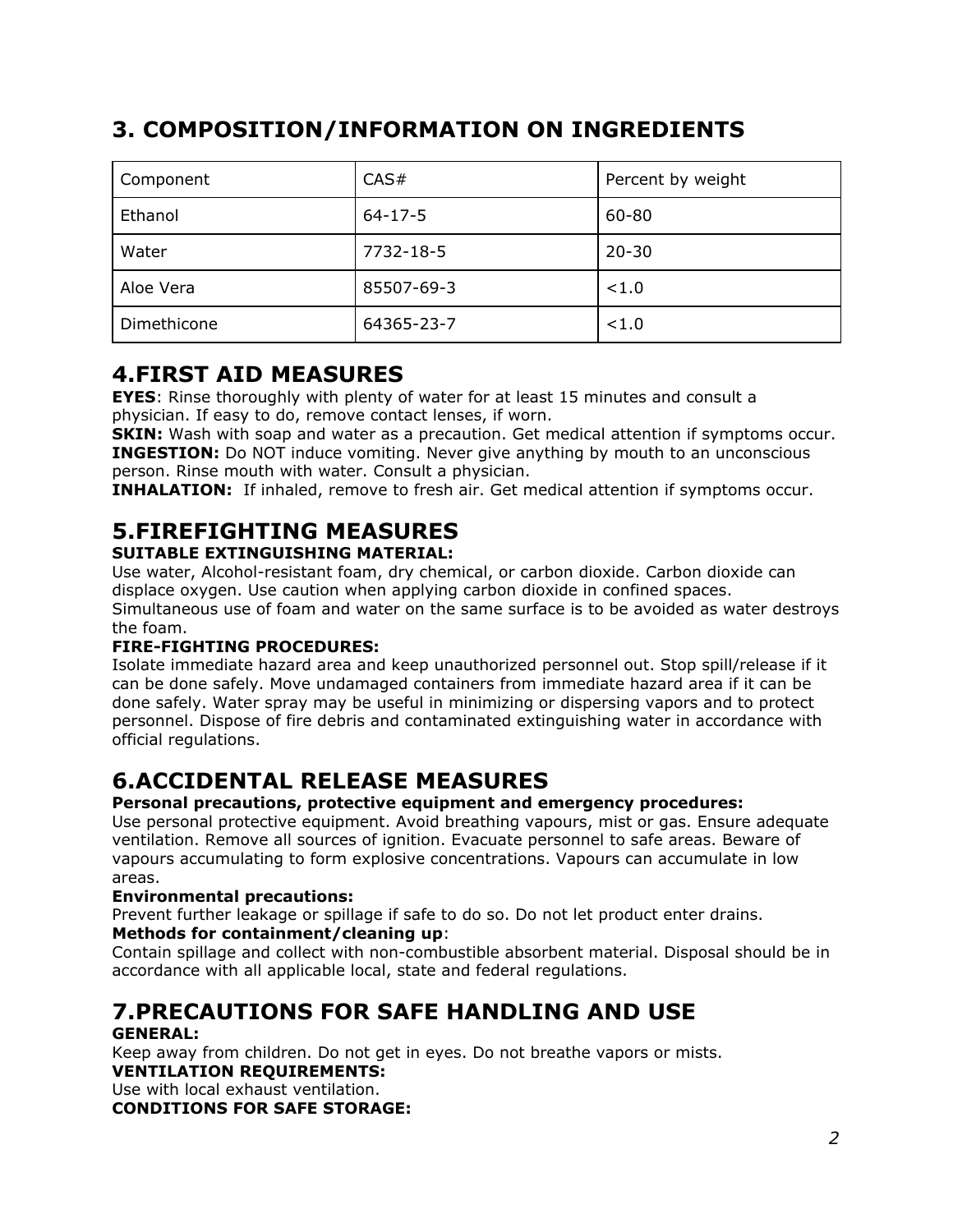Keep container(s) tightly closed and properly labeled. Store in approved containers and protect against physical damage. Keep containers securely sealed when not in use. Indoor storage should meet OSHA standards and appropriate fire codes. Containers that have been opened must be carefully resealed to prevent leakage. Empty containers retain residue and may be dangerous. Do not cut, drill, grind, weld, or perform similar operations on or near containers. Do not pressurize containers to empty them. Store at temperatures below 120°F.

### **8.EXPOSURE CONTROL / PPE**

**EYE PROTECTION:** None required under normal conditions of use. **SKIN PROTECTION:** None required under normal conditions of use. **RESPIRATORY PROTECTION:** None required under normal conditions of use.

| <b>Ingredients</b> | <b>CAS</b> | <b>OSHA PEL</b>                                | <b>NIOSH REL</b>                                 | <b>ACGIH TLV</b>     |
|--------------------|------------|------------------------------------------------|--------------------------------------------------|----------------------|
| Ethanol            | 64.17.5    | 1000 ppm (TWA)<br>1900 mg/m <sup>3</sup> (TWA) | 1000 ppm (TWA)<br>  1900 mg/m <sup>3</sup> (TWA) | $1000$ ppm<br>(STEL) |

### **9.PHYSICAL & CHEMICAL PROPERTIES**

**PHYSICAL STATE:** Liquid **APPEARANCE:** Clear liquid **ODOR:** Ethanol **SPECIFIC GRAVITY:** 0.80 - .92 **SOLUBILITY:** No data available **pH:** 7.0 - 8.0 **VAPOR PRESSURE(mmHg @20c):** No data available **VAPOR DENSITY:** No data available **FLASH POINT(°C CLOSED CUP):**No data available **MELTING POINT/FREEZING POINT(°C):** No data available **BOILING POINT(°C):** No data available **AUTO-IGNITION TEMPERATURE(°C):** No data available **DECOMPOSITION TEMPERATURE(°C):** No data available **EVAPORATION RATE:** No data available **VISCOSITY(cP):** <150 **% VOC:** No data available

### **10.STABILITY AND REACTIVITY**

**REACTIVITY:** No data available **CHEMICAL STABILITY:** Stable

**POSSIBILITY OF HAZARDOUS REACTIONS:** Flammable liquid and vapor. Vapors may form explosive mixture with air. Can react with strong oxidizing agents.

**CONDITIONS TO BE AVOIDED:** Heat, flames and sparks.

**INCOMPATIBLE MATERIALS:** Oxidizing agents.

**HAZARDOUS DECOMPOSITION PRODUCTS:** Hazardous decomposition products formed under fire conditions. - Carbon oxides.

### **11.TOXICOLOGICAL INFORMATION**

**SKIN CORROSION/IRRITATION:** N/A **SERIOUS EYE DAMAGE/IRRITATION:** N/A **RESPIRATORY OR SKIN SENSITIZATION:** N/A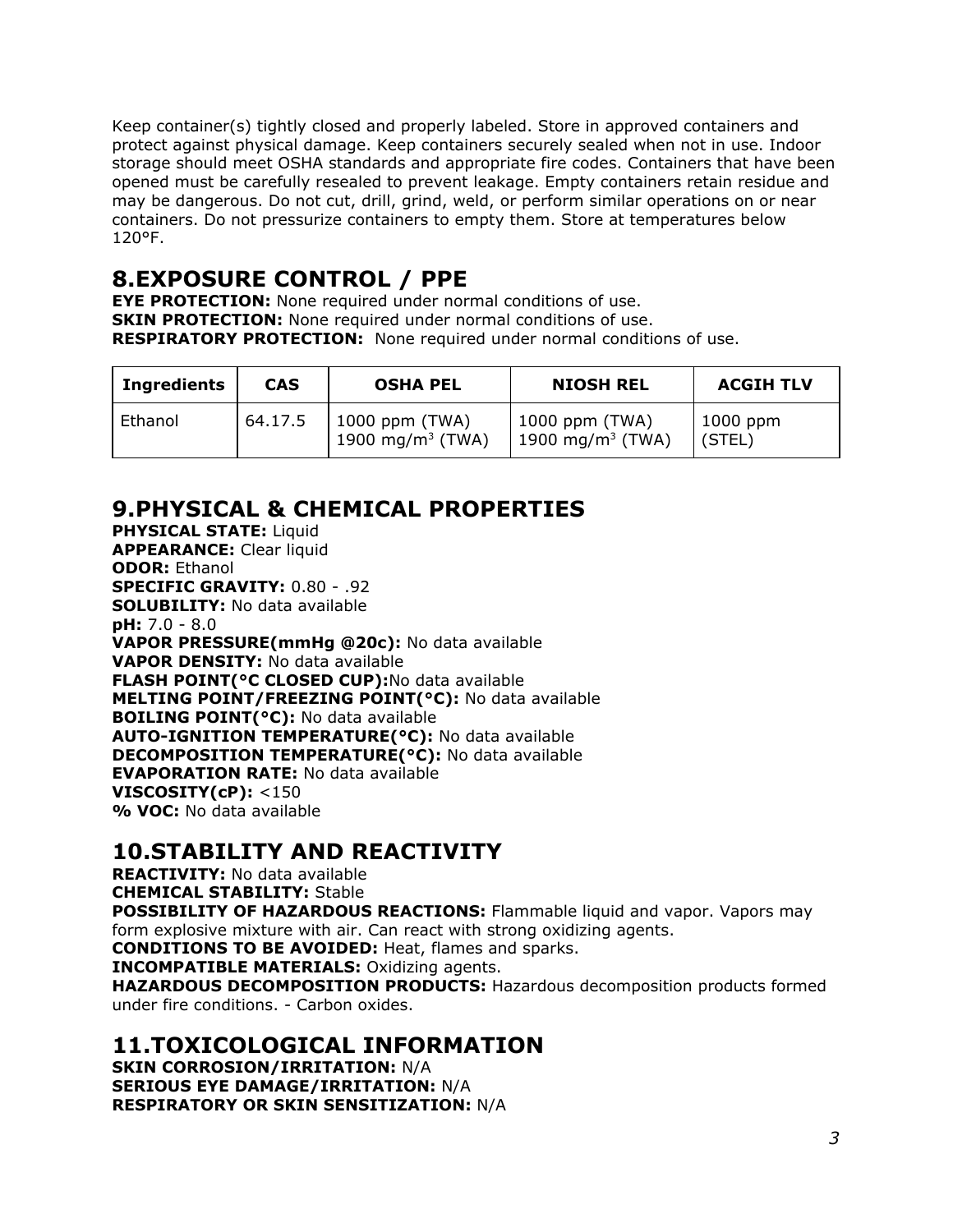**GERM CELL MUTAGENICITY**: N/A **CARCINOGENICITY:** Not known to be as defined by OSHA, IARC or NTP. **REPRODUCTIVE TOXICITY:** N/A **SPECIFIC TARGET ORGAN TOXICITY - SINGLE EXPOSURE:** N/A **SPECIFIC TARGET ORGAN TOXICITY - REPEATED EXPOSURE:** N/A **ASPIRATION HAZARD:** N/A

### **12.ECOLOGICAL INFORMATION**

This product is safe for the environment at the concentrations predicted under normal use conditions.

## **13.DISPOSAL CONSIDERATIONS**

**WATER DISPOSAL**: Under RCRA, it is the responsibility of the user of the product, to determine at the time of disposal whether the product meets RCRA criteria for hazardous waste. Waste management should be in full compliance with federal, state, and local laws.

### **14.TRANSPORT INFORMATION**

**TARIFF#:** N/A **UN/NA ID#** UN 1170 **Proper Shipping Name:** Ethanol Solution **DOT:** UN 1170 **HAZARD CLASS:** 3 **PACKING GROUP:** III **IMO:** N/A **IATA:** N/A

### **15.REGULATORY INFORMATION**

#### **INTERNATIONAL REGULATIONS:**

**CAL PROP 65:** This product does not contain any chemicals known to the State of California to cause cancer, birth defects, or any other reproductive harm. **OSHA Hazards:** None/no reportable quantities.

**SARA 302:** None/no reportable quantities.

**TSCA:** All substances in this product are listed on the TSCA inventory if required.

### **16.ADDITIONAL INFORMATION**

**HMIS Classification:** Health Hazard: 2 Flammability: 3 Physical Hazards: 0

**DISCLAIMER:** The information contained in this Safety Data Sheet was obtained from current and reputable sources. However this data is provided without any warranty, expressed or implied, regarding its correctness or accuracy. It is the user's responsibility both to determine safe conditions for use of this product and to assume liability for loss, injury, damage or expense resulting from improper use of this product. Many federal and state; regulations pertain directly or indirectly to the product's end use and disposal of containers and unused material. It is the purchaser's responsibility to familiarize themselves with all applicable regulations.